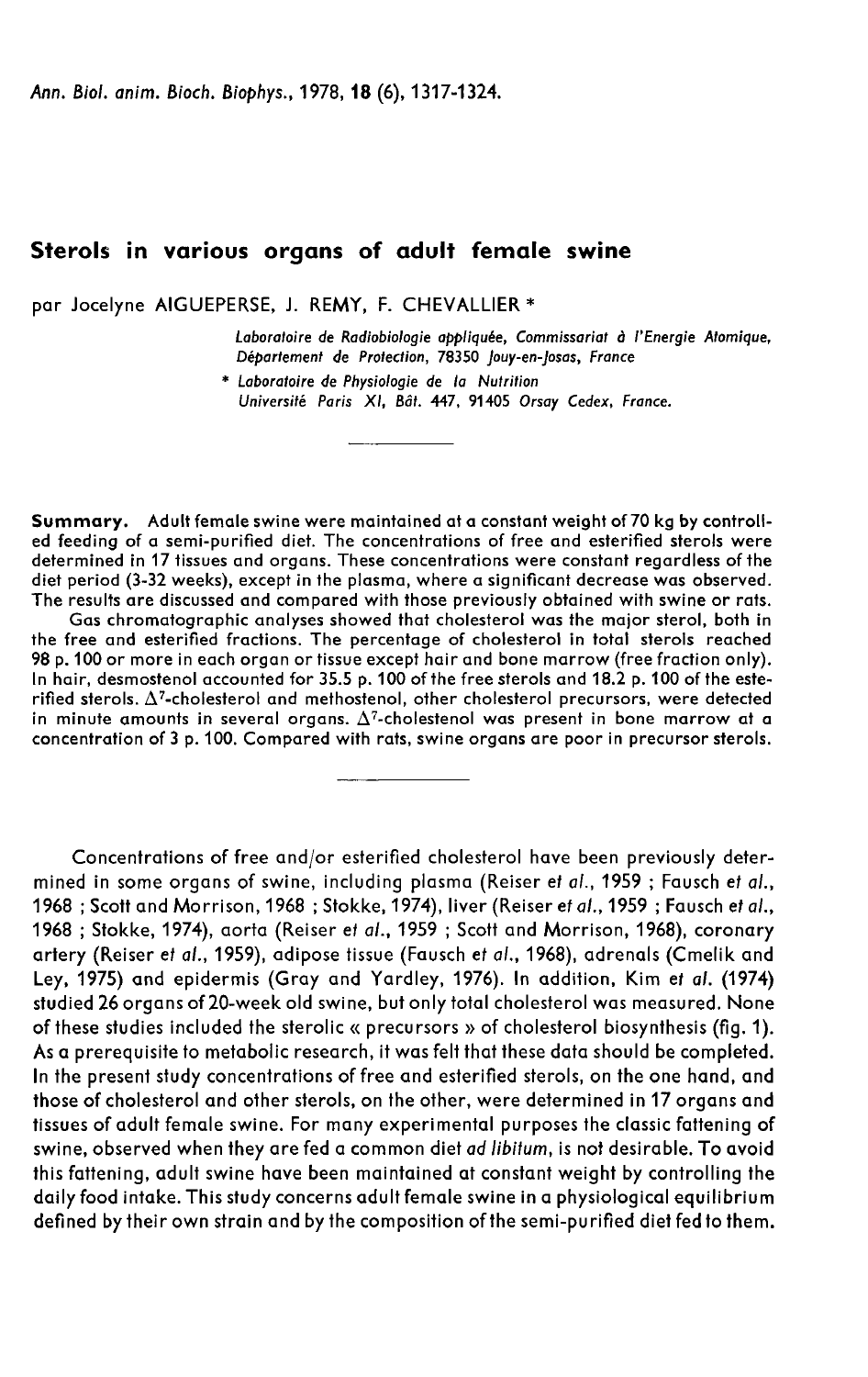



norlanosterol

OF

FIG. 1. - Sterolic precursors of cholesterol biosynthesis.

## Methods.

After weaning, female swine of the Large White strain were fed a ground stock diet : 74 p. 100 barley, 4 p. 100 peanut oil cake, 4 p. 100 soybean oil cake, 3 p. 100 alfalfa meal, 4 p.100 fish meal, 4 p. 100 yeast, 4 p.100 vitamin mixture, 3 p.100 mineral supplement. The vitamin composition and mineral supplement were those recommended in Nutrient Requirements of Swine (1968). The lipid concentration in this diet was 3.3 p. 100, sterols 0.07 p. 100 ; cholesterol represented only 0.1 of this percentage, p-sitosterol 0.6, campesterol 0.2 and other undetermined phytosterols 0.1. This ground stock diet was adapted for moderate growth, and used for many experimental purposes. Its energy value was 3.91 Kcal/g. Moreover, the diet was not furnished ad libitum to the swine, but was limited for a normal growth. Under these conditions, an 8-month old swine weighed approximately 70 kg instead of 110-120 kg, as it would if fed, after weaning, a common diet ad libitum for fattening (Robinson, 1976). Water was always furnished ad libitum.

The criterion for beginning the experiment was animal weight (70  $+$  2 kg). At that time, twenty swine were fed a semi-purified diet : 34 p. 100 skim milk, 48 p. 100 starch, 4 p. 100 cellulose, 6 p. 100 lard, 2 p. 100 vitamin mixture and 6 p. 100 mineral salts. Vitamin composition and mineral salts were similar to the previously mentioned diet. Cholesterol concentration was 0.01 p. 100 and that of phytosterols was negligible  $(< 0.001$  p. 100). Energy value was 3.51 kcal/g.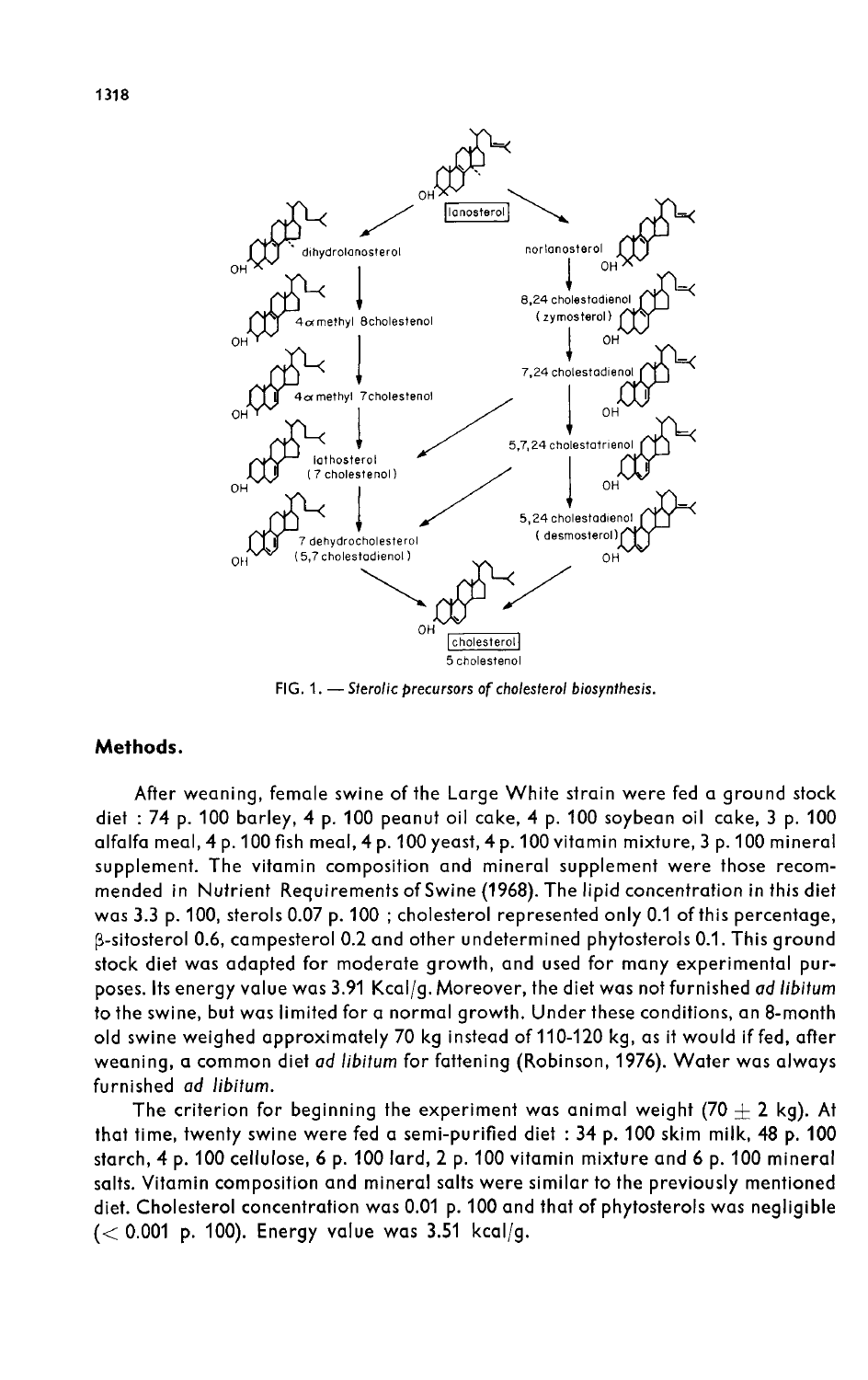The animals were fed twice daily at 8 a. m. and 4.30 p. m. The daily quantity (between 0.8 and 1 kg/day) was slightly modified during the experiment in order to maintain a constant body weight. Two pigs were killed after 3, 11 and 32 weeks, and the 14 others after 10 weeks; their mean weight was 70.3  $\pm$  0.3 kg at the beginning and 70.8  $\pm$  0.8 kg at slaughter. The animals were anesthetized (fluothane-nitrous oxide plus heparinized penthotal) and killed by intracardiac puncture. The cardiovascular system was washed with isotonic saline and the following organs were removed : liver, intestine, lung, heart, kidney, adrenals, aorta, perirenal adipose tissue, bone marrow, brain, spinal cord, ovaries, skin and muscle. Bone marrow was removed directly from several vertebrae. The skin was cut off the neck and the hair shaved off. The muscles were stripped from the rump and the fillet, and freed of connective tissue ; intestinal contents were discarded by washing. After homogenization, each organ was stored in alcohol and the heparinized blood was centrifuged (2 200 g at 4°C for 20 min.) ; plasma and red cells were recovered.

Lipid was extracted in Kumagawa by alcohol 99. Free and esterified sterols were separated on silicic acid column (Chevallier and Mathé, 1964). After saponification, the sterols were precipited by digitonin and quantified by Lieberman-Burchard reaction. Sterol analysis was done by gas-liquid chromatography using aVarian Aerograph 1 400 Model instrument equipped with a ionisation hydrogen flame detector. A 2 mm  $\times$  1.5 m glass column, packed with 2 p. 100 QF<sub>1</sub> (fluoroalkyl silicone) on 100-120 mesh Varaport 30 (Varian Aerograph), was used isothermally at 200°. Nitrogen was the carrier at a flow of 30 ml/min. Injector and detector temperatures were 250 and 260°, respectively. The internal standard  $5\alpha$ -cholestane was selected because of its short retention time and complete resolution was obtained from the cholesterol peak. Sterols were identified by comparing their retention times with those of known standards previously performed by D'Hollander and Chevallier (1969). Figure 2 represents the order of GLC outflow.



FIG. 2. - Gas liquid chromatogram of swine sterol organs (free and esterified form) after breaking steroldigitonin complex. Column conditions : Glass column was 2 p. 100 OF1 (fluoroalkyl nitrogen as carrier gas at 30 ml/min.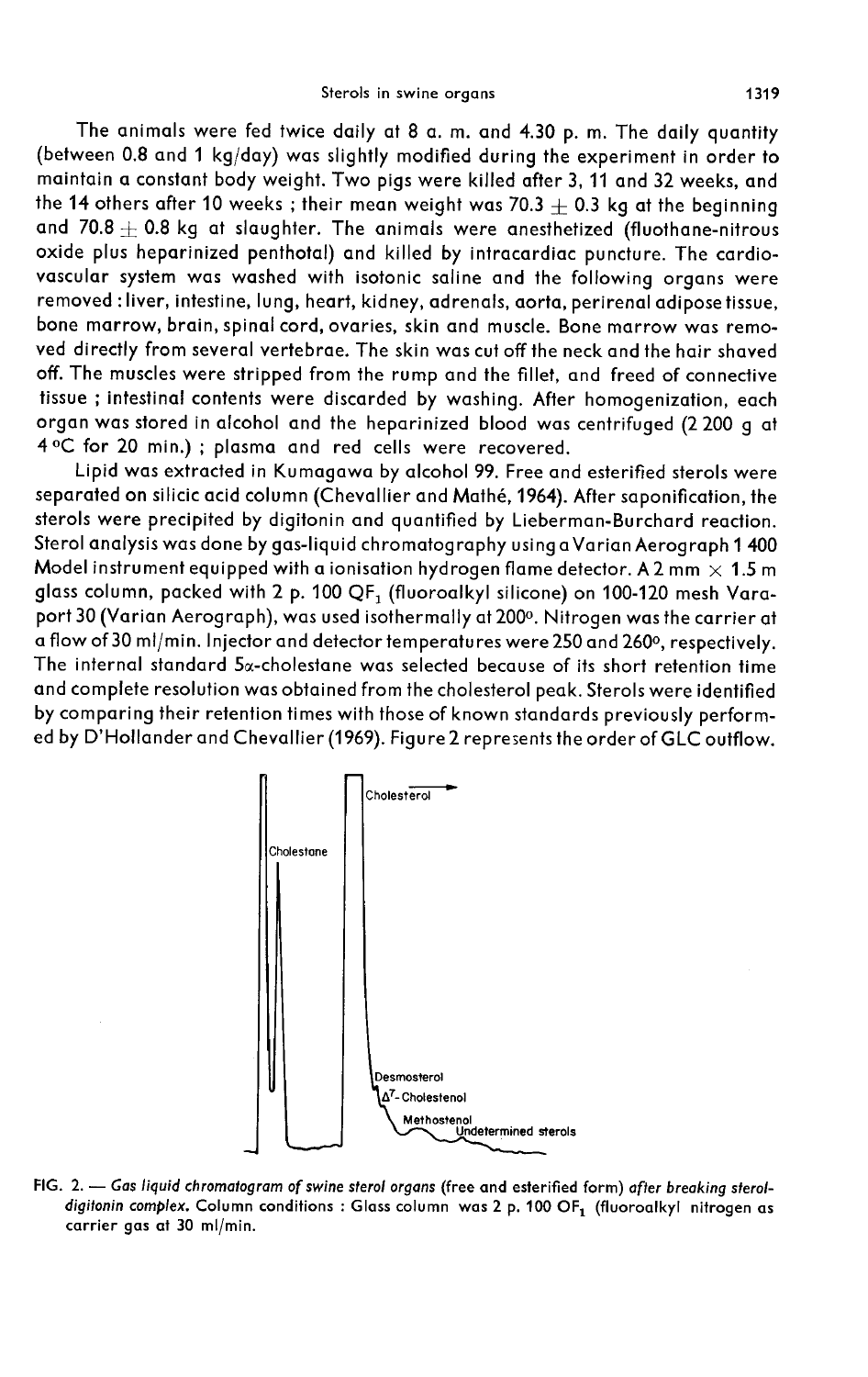#### J. AIGUEPERSE et al.

The identified sterols were cholesterol (cholest-5-en-3p-ol), desmosterol (5a-cholesta-5,  $24$ -dien-3 $\beta$ -ol),  $\Delta^7$ -cholestenol (5 $\alpha$ -cholest-7-en-3 $\beta$ -ol) and methostenol (4 $\alpha$ -methyl-5a-cholest-7-en-3p-ol). Traces of other sterols were detected. Because of their unknown nature, they were grouped as « undetermined sterols ». Sterols other than cholesterol were present in minute amounts. Since there was significant error in the determination of trace amounts,  $+$  is used to denote less than 1 p. 100, while 1 to 2 p. 100 is designated<br>by  $++$ .

## Results.

Relative sterol proportions were only determined in the two swine killed after 3 weeks. Cholesterol represented 64.5 p. 100 of the free sterols in hair, 94 p. 100 in bone marrow and 98 p. 100 or more in all other organs (table 1). It was the only free sterol detected in the ten organs ; liver, lung, heart, kidney, adipose tissue, spinal cord, brain, muscle, plasma and erythrocytes. As to other free sterols, hair contained 35.5 p. 100 of desmosterol and bone marrow 3 p. 100 of  $\Delta^7$ -cholestenol. Elsewhere, cholesterol was the only esterified sterol detected in ten organs : lung, heart, kidney, adrenals, adipose tissue, spinal cord, brain, ovaries, muscle and plasma. Once again, desmosterol concentration was high in hair (18.2 p. 100).

Large variations of free and esterified cholesterol concentrations were observed in certain organs (bone marrow, ovaries, adrenals, adipose tissue, hair, skin). These

| Sterol                      | Cholesterol |     | Desmosterol |     | $\Delta^7$ -cholestenol |     | Methostenol |     | Undetermined<br>sterols |   |
|-----------------------------|-------------|-----|-------------|-----|-------------------------|-----|-------------|-----|-------------------------|---|
|                             | F           | Е   | F           | Е   | F                       | E   | F           | E   | F                       | E |
| $Lifer$                     | 100         | 98  |             | $+$ |                         |     |             | 十   |                         |   |
| Intestine $\dots\dots\dots$ | 98          | 98  |             |     | $^{+}$                  | $+$ | $+$         | $+$ |                         |   |
| Lung                        | 100         | 100 |             |     |                         |     |             |     |                         |   |
| Heart                       | 100         | 100 |             |     |                         |     |             |     |                         |   |
| Kidney                      | 100         | 100 |             |     |                         |     |             |     |                         |   |
| Adrenals                    | 99          | 100 |             |     |                         |     | ┽           |     |                         |   |
| Aorta                       | 98          | 99  |             |     | ┽                       |     |             |     | $^+$                    |   |
| Adipose tissue              | 100         | 100 |             |     |                         |     |             |     |                         |   |
| Bone marrow $\dots$         | 94          | 99  |             |     | 3                       |     |             |     | 3                       | ┿ |
| Spinal cord                 | 100         | 100 |             |     |                         |     |             |     |                         |   |
| Brain                       | 100         | 100 |             |     |                         |     |             |     |                         |   |
| Ovaries                     | 98          | 100 |             |     | $^+$                    |     |             |     |                         |   |
| Skin                        | 98          | 98  |             |     | $+$                     |     |             |     |                         |   |
| Hair                        | 64          | 82  | 36          | 18  |                         |     |             |     |                         |   |
| Muscle                      | 100         | 100 |             |     |                         |     |             |     |                         |   |
| Plasma                      | 100         | 100 |             |     |                         |     |             |     |                         |   |
| Erythrocytes                | 100         | O   |             |     |                         |     |             |     |                         |   |

Mean percentages of cholesterol, desmosterol,  $\Delta^7$ -cholestenol, methostenol and undetermined sterols in the free  $(F)$  and esterified  $(E)$  fractions of certain organs of two adult female swine

TABLE 1

 $(+ :$  less than 1 p. 100 ;  $++ :$  1-2 p. 100)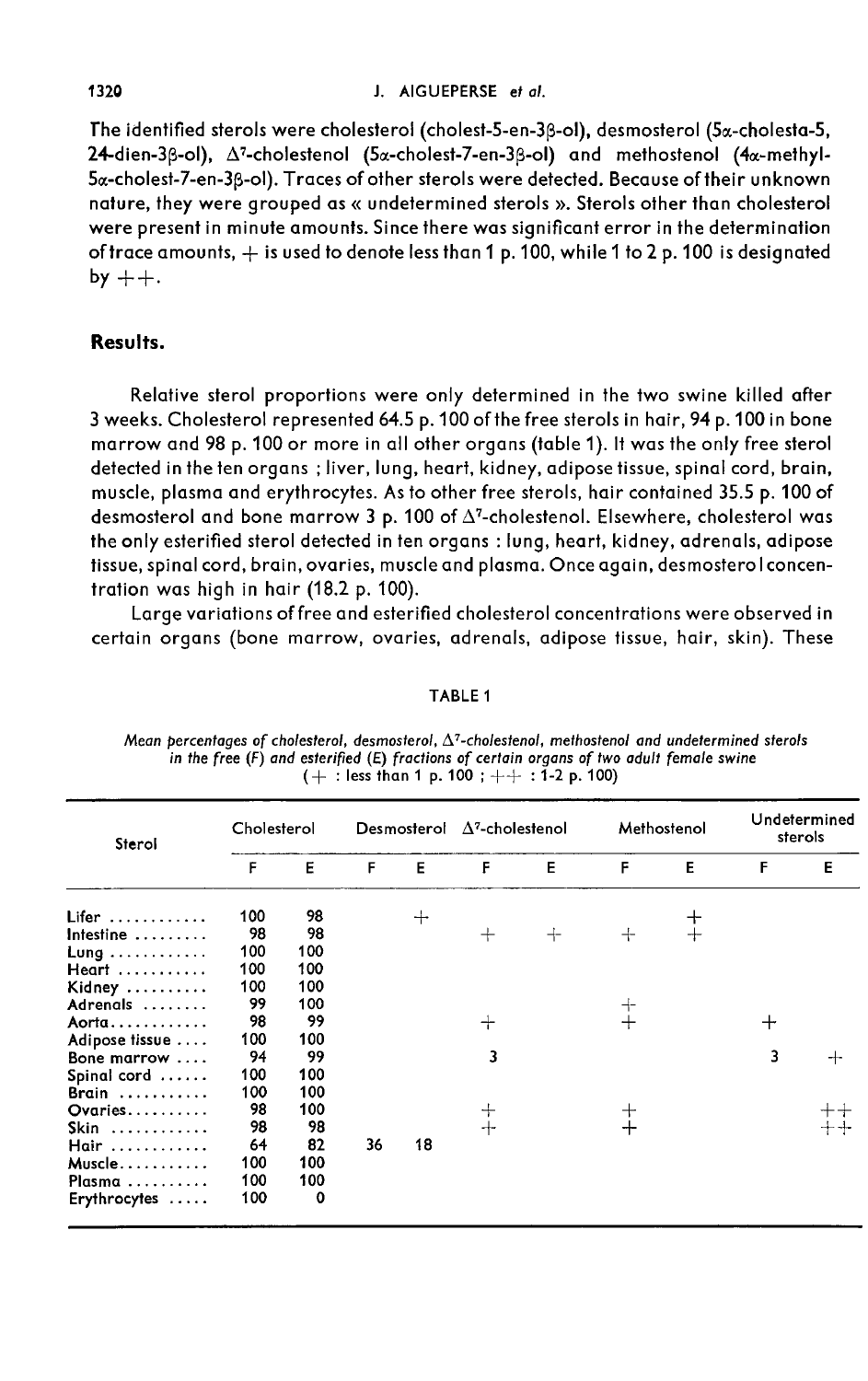variations cannot, however, be correlated with the time of maintenance (3, 10, 11 and 32 weeks) on the semi-purified diet. Consequently, only the means of data and standard error (SEM) are reported (table 2). One exception concerned the plasma (table 3), where the concentrations of free and esterified cholesterol decreased slowly with time. The difference was significant (Student's t test) between 3 and 32 weeks (0.01 P  $<$  P  $<$  0.02).

The highest percentage of esterification was found in the plasma (approximately 76 p. 100) ; this value was not age-dependent (table 3). In the ovaries, adrenals and

|  | "ABL |  |  |  |
|--|------|--|--|--|
|--|------|--|--|--|

Mean concentration (mq/q) of free (F) and esterified (E) sterols ( $+$  SEM) in 16 organs and tissues of 20 adult female swine

|                                                      | Free          | Esterified       | Ε<br>$\frac{1}{\mathsf{E}+\mathsf{F}}$ 100 |
|------------------------------------------------------|---------------|------------------|--------------------------------------------|
|                                                      | mg/g          | mg/g             | p. 100                                     |
| Liver                                                | $2.14 + 0.34$ | $0.22 + 0.04$    | $9.5 + 1.5$                                |
| Intestine $*$                                        | $1.83 + 0.14$ | $0.07 + 0.01$    | $3.5 + 0.6$                                |
| Lung                                                 | $3.27 + 0.34$ | $0.04 + 0.01$    | $1.3 + 0.5$                                |
| Heart                                                | $0.98 + 0.11$ | $0.03 + 0.01$    | $2.8 + 1.0$                                |
| Kidney                                               | $3.12 + 0.37$ | $0.04 + 0.01$    | $1.2 + 0.3$                                |
|                                                      | $4.67 + 3.46$ | $0.64 + 0.34$    | $15.9 + 9.8$                               |
| Aorta                                                | $1.08 + 0.14$ | $0.03 + 0.01$    | $2.5 + 1.0$                                |
| Adipose tissue                                       | $1.02 + 0.46$ | $0.05 + 0.03$    | $5.1 + 2.9$                                |
| Bone marrow                                          | $0.97 + 0.35$ | $0.04 + 0.01$    | $4.3 + 1.1$                                |
| $Spinal\,cord\,\ldots\ldots\ldots\ldots\ldots\ldots$ | $55.0 + 5.4$  | $0.03 + 0.01$ ** | $0.06 + 0.01$                              |
|                                                      | $24.2 + 3.2$  | $0.02 + 0.01$ ** | $0.07 + 0.01$                              |
| Ovaries                                              | $1.94 + 0.63$ | $0.56 + 0.39$    | $21.9 + 9.0$                               |
| Skin                                                 | $0.76 + 0.20$ | $0.05 + 0.02$    | $6.5 + 2.3$                                |
| Hair                                                 | $1.71 + 0.44$ | $0.15 + 0.11$    | $6.8 + 3.6$                                |
| Muscle rump ***                                      | 0.48          | 0.006            | 1.2                                        |
| fillet ***                                           | 0.57          | 0.008            | 1.2                                        |
| Erythrocytes                                         | $1.36 + 0.01$ | 0                | 0                                          |

\* 12 swine. \*\* 6 swine. \*\*\* 2 swine.

TABLE 3

Mean concentration (mq/ml) of free (F) and esterified (E) sterols ( $\pm$  SEM) in the plasma of adult female swine killed after various times of maintenance on a semi-purified diet

| Age<br>(week) | Time<br>maintenance<br>(week) | Number of<br>swine | Free<br>(mg/g)   | Esterified<br>(mq/q)         | $\frac{1}{E + F}$ 100 |
|---------------|-------------------------------|--------------------|------------------|------------------------------|-----------------------|
| 35            |                               |                    | $0.184 + 0.003$  | $0.631 + 0.042$              | 77.4                  |
| 42            | 10                            | 14                 | $0.154 + 0.005$  | $0.491 + 0.016$              | 76.1                  |
| 43            | 11                            |                    | $0.156 + 0.019$  | $0.519 + 0.068$              | 76.9                  |
| 64            | 32                            |                    | $0.136 + 0.005a$ | $0.412 + 0.017$ <sup>a</sup> | 75.2                  |

 $a$  0.01  $\leqslant$  P  $\leqslant$  0.02 versus results of 3 weeks maintenance time.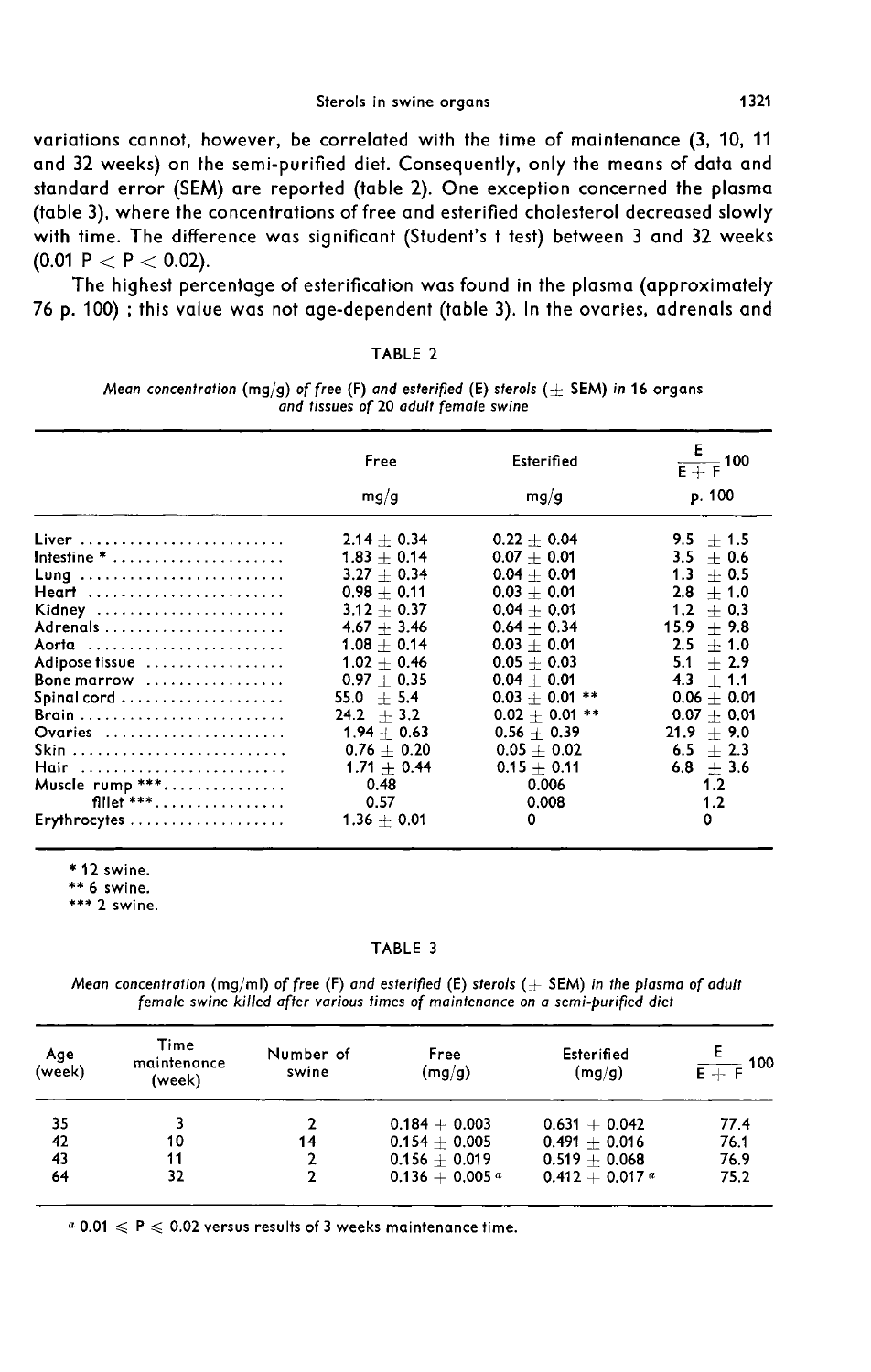liver, the percentages ranged from 9.5 to 22 p. 100 (table 2), and in another group of organs (adipose tissue, bone marrow, skin and hair) from 4.3 to 6.8 p. 100. In all other organs, this value was even lower. Esterified cholesterol was not detected in erythrocytes.

#### TABLE 4

Mean weights (g) of certain organs of six female swine and mean contents (mg) of corresponding extracted sterols

|                                         | Organ weight<br>(q) | Sterol content<br>(mq) |
|-----------------------------------------|---------------------|------------------------|
| Liver                                   | 1 546               | 3 4 2 9                |
| Intestine $\ldots \ldots \ldots \ldots$ | 1166                | 2 3 2 0                |
| Lung                                    | 935                 | 2975                   |
| Heart                                   | 324                 | 351                    |
| Kidney                                  | 127                 | 418                    |
| Adrenals                                | 3.5                 | 24                     |
| Aorta                                   | 25.2                | 29                     |
| Spinal cord                             | 42.5                | 2 2 0 4                |
| Brain                                   | 104.5               | 2 2 6 3                |
| Ovaries                                 | 11.5                | 34                     |

## Discussion.

The mean concentration of free and esterified sterols in the organs of adulte female swine is fairly constantly independent of the duration the semi-purified diet was fed, except for the plasma where the concentration significantly decreased between experimental weeks 3 and 32 ; at that time, the swine were 35 and 64 weeks old (table 3). The total cholesterol concentration of two females maintained on the ground stock diet also decreased with age. This value was 0.787 mg/ml at 24 weeks and 0.667 mg/ml at 36 weeks ; the difference, however, is not statistically significant. Nevertheless, these observations suggest that the decrease observed in the experimental swine was due to the ageing of the animals. This decrease is not reported by McClellan et al. (1972) with miniature swine (Pitman-Moore stain). The discrepancy in the findings may be explained either by the nature of the two strains used, or by the particular diet diet fed to them. Let us add that in swine sex does not affect serum cholesterol levels (Rothschild and Chapman, 1976) as it does in humans (Schilling et al., 1964) and mature mice (Weibust, 1973).

Kim et al. (1974) measured the total cholesterol concentration in male swine of the Large White strain after seven weeks of feeding a hypercholesterolemic diet. The cholesterol concentrations they measured were generally higher than those detected in the present study in the blood, liver, lungs, kidneys, intestine and skin. Simultaneous administration of cholestyramine or clofibrate, however, lowered the concentrations in those organs, and they were then close to the data presented in table 2. On the contrary, significant differences are observed in sterol distribution in various organs (table 4). For example, the sterol content in the lungs is twice as high in the current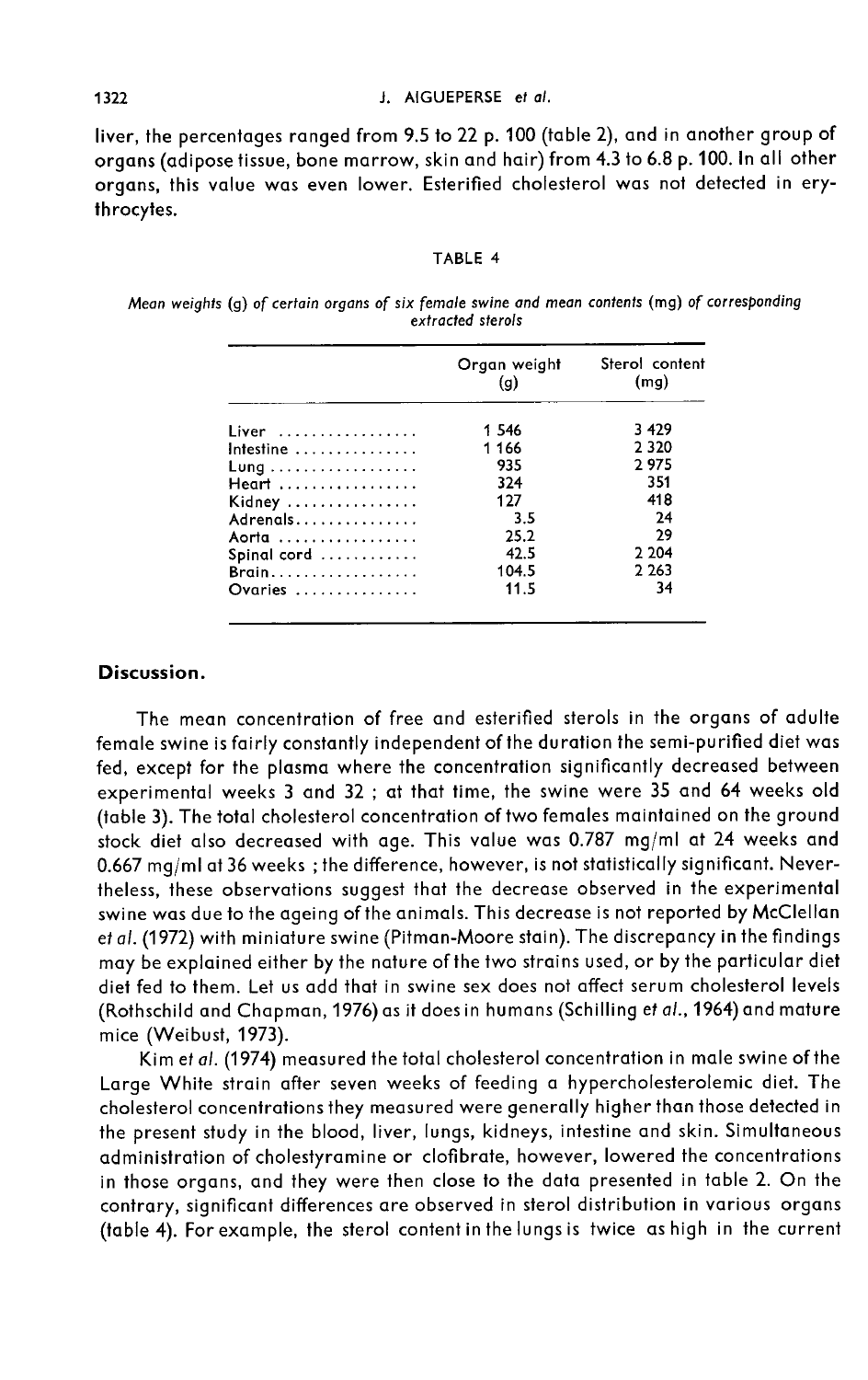experiment as in that of Kim et al. Such comparisons only express the variations in relative organ weight between 2 groups of swine of different ages and submitted to different feeding conditions.

On the other hand, comparison of the present data with those obtained on rats (D'Hollander and Chevallier, 1969), shows strikingly similar sterol concentrations in all organs and tissues, except for the adrenals and bone marrow in which concentrations are 2 to 3 times greater in rats than in swine. Swine organs are poor in pre cursor sterols as compared to rat organs, particularly for esterified sterols. Moreover, the percentage of esterification in the majority of rat organs is 3 to 10 times greater for precursor sterols than for cholesterol. This is not observed in swine.

> Reçu en avril 1978. Accept6 en juin 1978.

Acknowledgments. - We are most grateful to Dr P. A. Villiers for his technical assistance (bleeding and dissection of swine) and Mr F. Dacher for animal care.

Résumé. Des truies adultes ont été maintenues à poids constant (70 kg) par une restriction contrôlée de l'alimentation semi-synthétique qui leur est fournie. Les concentrations du u cholestérol libre et estérifié déterminées dans 17 tissus ou organes sont indépendantes de la durée de l'expérience (3 à 32 semaines) à une exception près. Dans le plasma, on a noté une diminution significative de la cholestérolémie. Ces résultats sont discutés et comparés à ceux obtenus précédemment avec des animaux de même espèce ou avec des rats.

Les analyses par chromatographie en phase gazeuse ont montré que le cholestérol est atteint 98 p. 100 ou plus dans chaque organe ou tissu sauf dans les poils et la moelle osseuse (fraction libre seulement). Dans les poils, le desmostérol représente 35,5 p. 100 des stérols<br>libres et 18,2 p. 100 des stérols estérifiés. Le  $\Delta^7$ -cholesténol et le méthosténol, autres précurseurs du cholestérol, ont été détectés en traces dans plusieurs organes. Le premier<br>d'entre eux atteint 3 p. 100 des stérols libres de la moelle osseuse. Comparativement aux rats, les organes de la truie sont pauvres en stérols précurseurs du cholestérol.

### References

- CHEVALLIER F., MATHÉ D., 1964. Destinée du cholestérol des chylomicrons chez le rat. III. Mouvements de cholestérol-4-<sup>14</sup>C entre les chylomicrons et la lymphe ou le sérum in vivo. Bull. Soc. Chim. biol., 46, 509-527.
- CMELIK S. H. W., LEY H., 1975. Distribution of cholesteryl esters and other lipids in subcellular fractions of the adrenal gland of the pig. Lipids, 10, 707-713.
- D'HOLLANDER F., CHEVALLIER F., 1969. Estimation qualitative et quantitative des stérols libres et<br>estérifiés du rat in toto et de 23 de ses tissus ou organes. Biochim. biophys. Acta, 176, 146-162.
- FAUSCH H. D., RICHMOND R., ANDERSON T. A., 1968. Infiuence of fasting on body composition and tissue cholesterol levels in swine. J. Anim. Sci., 27A, 1273-1275.
- GRAY G. M., YARDLEY H. J., 1976. Lipid compositions of cells isolated from pig, human and rat epidermis, J. Lipid Res., 16, 434-440.
- KIM D. N., LEE K. T., REINER J. M., THOMAS W. A., 1974. Restraint of cholesterol accumulation in tissue pools associated with diastic short-term lowering of serum cholesterol levels by clofibrate or cholestyramine in hypercholesterolemic swine. J. Lipid Res., 15, 326-331.
- McCLELLAN R. 0., VOGT G. S., RAGAN H. A., 1972. Age-related changes in hematological an serum biochemical parameters in miniature swine, pp. 597-610. In BUSTAD L. K., McCLEE-LAN R. O., BUANS M. P., Swine in biomedical research, Wiley Interscience, New York.